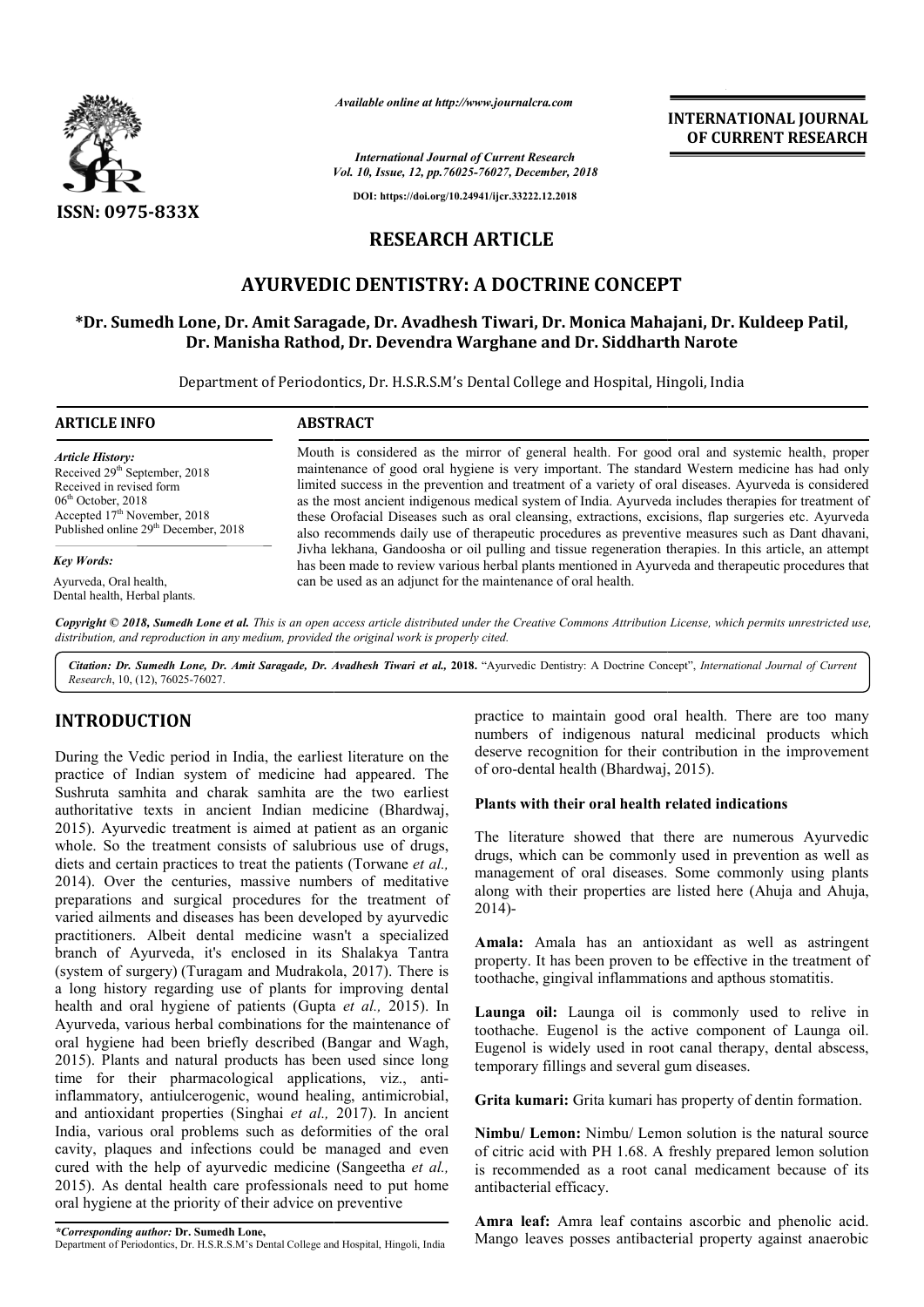micro flora. They can be used as an effective adjuvant in maintaining oral hygiene.

**Neem:** Antibacterial, Antifungal, Antiviral, analgesic, immunostimulator and antioxidant properties of Neem are well established. It has both mechanical as well as chemotherapeutic antiplaque agents. Mouth rinse using Neem leaves is very effective in the treatment of periodontitis.

**Triphala:** Triphala has shown anticaries and antiplaque property. It is also used for strengthening the gums and root canal irrigant.

**Tulsi:** Tulsi extract as 4% mouth rinse effectively reduces salivary streptococcal mutant counts.

**Turmeric:** Turmeric extract can be used in the treatment of potentially malignant lesions in oral cavity. It effectively inhibits metastasis of melanoma cells. Because of these properties it may be used in deactivating carcinogens in cigratte smoke and tobacco chewing.

**Kantakari:** A Kantakari seed Dhoopan has been used in dental caries due to its chemical constituents likes olanocarpine, carpesterol, solanocarpedine, solasonine and solasodine.

**Tila/ Sesame oil:** Tila/ Sesame oil is used in the treatment of plaque induced gingivitis. For the management of these diseases ayurveda recommends daily use of therapeutic procedures for the prevention and maintenance of oral health. These includes: the three main procedures in day to day life are Tooth brushing (Dant dhavani), Tongue scrapping (Jivha Lekhana) and Oil pulling or gargling (Gandusha**)** as well tissue regeneration therapies (Bhukya and Maloth, 2017).

## **Tooth brushing (Dant dhavani)**

The use of chewing sticks has been documented since ancient times. The choice of stick depends largely on traditional preference rather than clinical effectiveness. It is an affordable oral hygiene device and additional benefits are derived from its functional aspect of chewing as jaw exerciser as well as reflex induction of saliva which is beneficial to the oral hygiene. Popular plants which are fascinated into chewing and/or tooth brushing sticks include Salvadora persica (miswak from arak tree) and Azadirachta indica (Neem) (Hooda *et al.,* 2009). Chewing on these stems is believed to cause attrition and leveling of biting surfaces, facilitate salivary secretion and, possibly, help in plaque control, while some stems have an anti-bacterial action (Telles *et al.,* 2009).

#### **Tongue scrapping (Jivha Lekhana)**

Tongue scrapping on a regular basis stimulates the reflex points of the tongue. It removes microorganism growth followed by bad odor or halitosis. Also tongue scrapping improves the sense of taste and stimulates the secretion of digestive enzymes. Gold, silver, copper, stainless steel products can be used as an ideal for the scrapping of the tongue (Bhukya and Maloth, 2017).

## **Oil pulling or Gargling (Gandusha)**

Oil pulling or oil swishing is an ancient natural healing practice originated in India. It has been described as Kavala graha or Gandhoosha in the ayurvedic texts of Charaka Samhita and Sushruta Samhita. It is the act of simply holding or swishing comfortable quantity of oil in the mouth for 10–20 min and spits it out without swallowing. It is believed that the act of swishing oil draws out microbes from various parts of the mouth and detoxifies the toxins (Kaliamoorthy *et al.,*  2018).

## **Tissue Regeneration Therapies**

In written material, an herb, Amla (Phyllanthus emblica) known as the fruit of a tree, is is considered as a general rebuilder of oral health. Amla is used as a mouth rinse as a stewing. For the semipermanent profit to the teeth and gums one to two grams per day may be taken orally in capsules. Amla supports the healing and development of animal tissue once taken internally and conjointly profit the gums. Regular use of Bilberry and shrub berry fruits stabilizes albuminoid and strengthens the gum tissue. Liquorice root promotes anti-cavity action and also reduces plaque associate degreed has an antibacterial impact. Herbs like Rumex obtusifolius root, alfalfa leaf, cinnamon bark and turmeric root area unit taken internally to strengthen Astidharu, as an example, the skeleton and therefore the joints, have tried to be sensible for long run health of teeth. Outstanding examples contain Rumex obtusifolius root, alfalfa leaf, cinnamon bark, and herbaceous plant (Turagam and Mudrakola, 2017).

## **Efficacy and safety**

Many people believe that because medicines are herbal (natural) or traditional they are safe (or carry no risk for harm) to use over modern medicine. However these traditional medicines and practices sometimes cause harmful, adverse reactions if the product or therapy is

- Of poor quality
- Taken in appropriately
- Taken in conjunction with other medicines.

So patient awareness, knowledge about safe usage of ayurvedic medicines is important, as well as more training, collaboration and communication among providers of traditional and other medicines is necessary<sup>7</sup>.

#### **Conclusion**

As the oral cavity reflects the health of the whole body, mouth is often referred to as the miirror of the whole body. So the every oral clinician should be aware of the various oral lesions and their management using various traditional herbal medicinal products over the allopathic medicines<sup>9</sup>. Indian subcontinent is the treasure house of numerous plants. Medicinal properties of these plants have been assigned to several thousands (Ahmed *et al.,* 2014). In ayurveda, dental health is very individualist and varies with each person's constitution and climatic change (Digra *et al.,* 2014). Concept of dentistry was well practiced and fully developed in ancient Ayurveda. Acharya Kashapya has given the detailed explanation on anatomical and clinical aspects of dentistry such as dentition, types of teeth, structure of teeth, and significance of them along with non-occurrence of teeth (Madhukar *et al.,* 2018). So the integration of traditional knowledge of Ayurveda with the modern dentistry should be done. For this, studies should be done on the active principles